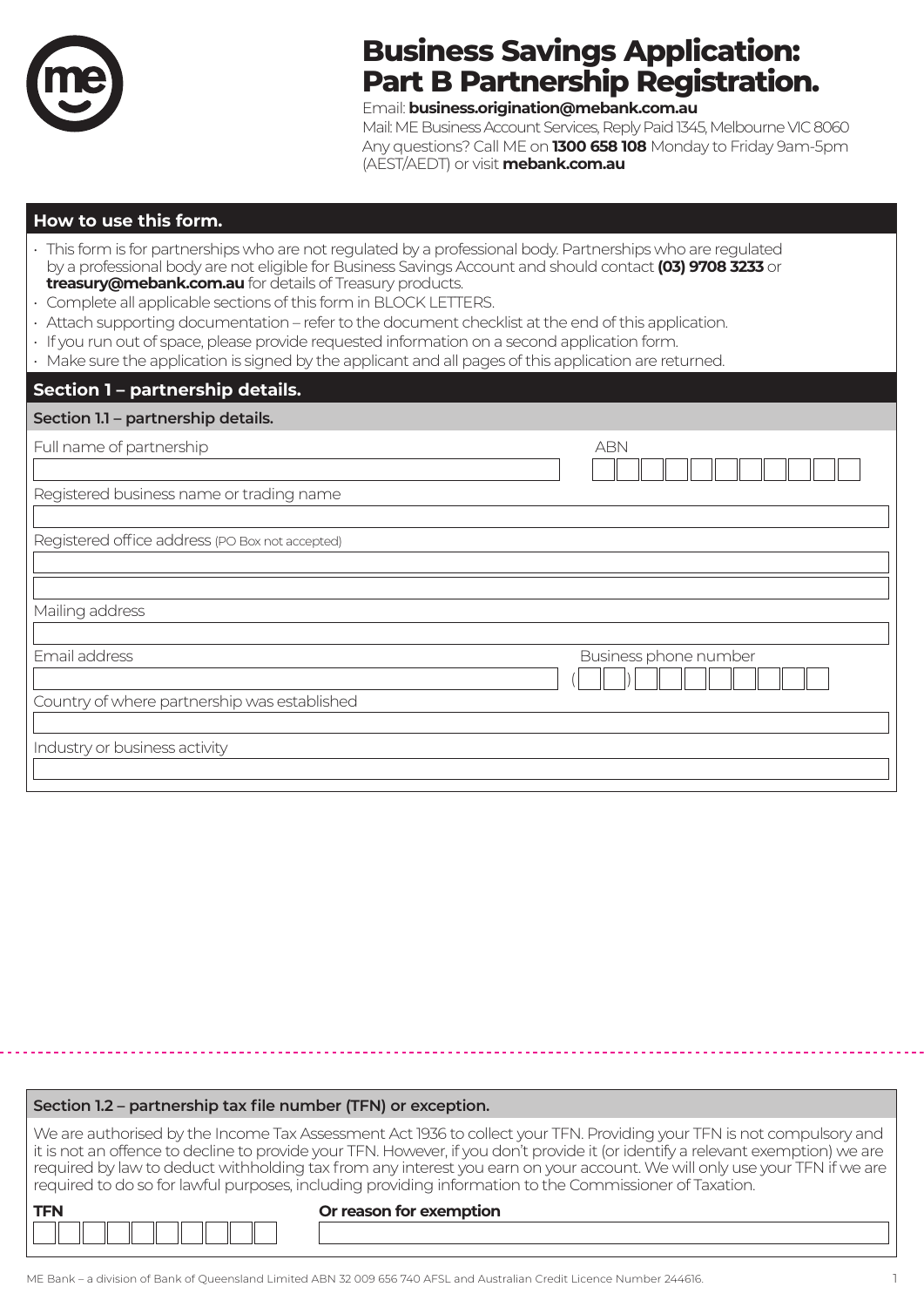|                                                                                                                                                                                                                                                                                                                                                                    | Partnerships regulated by a professional association are not eligible for ME Business Savings Products.                                                                                                                                                                                                                                                                                                                                                                                                                                                                                                                                                                                                                                                                                                                                                 |
|--------------------------------------------------------------------------------------------------------------------------------------------------------------------------------------------------------------------------------------------------------------------------------------------------------------------------------------------------------------------|---------------------------------------------------------------------------------------------------------------------------------------------------------------------------------------------------------------------------------------------------------------------------------------------------------------------------------------------------------------------------------------------------------------------------------------------------------------------------------------------------------------------------------------------------------------------------------------------------------------------------------------------------------------------------------------------------------------------------------------------------------------------------------------------------------------------------------------------------------|
| <b>Partner 1</b><br>Full name:                                                                                                                                                                                                                                                                                                                                     | Share in partnership:<br>$\frac{9}{6}$                                                                                                                                                                                                                                                                                                                                                                                                                                                                                                                                                                                                                                                                                                                                                                                                                  |
| Residential address (PO Box not accepted)                                                                                                                                                                                                                                                                                                                          |                                                                                                                                                                                                                                                                                                                                                                                                                                                                                                                                                                                                                                                                                                                                                                                                                                                         |
| <b>Partner 2</b><br>Full name:                                                                                                                                                                                                                                                                                                                                     | Share in partnership:<br>$\frac{9}{6}$                                                                                                                                                                                                                                                                                                                                                                                                                                                                                                                                                                                                                                                                                                                                                                                                                  |
| Residential address (PO Box not accepted)                                                                                                                                                                                                                                                                                                                          |                                                                                                                                                                                                                                                                                                                                                                                                                                                                                                                                                                                                                                                                                                                                                                                                                                                         |
| Partner <sub>3</sub><br>Full name:<br>Residential address (PO Box not accepted)                                                                                                                                                                                                                                                                                    | Share in partnership:<br>$\frac{9}{6}$                                                                                                                                                                                                                                                                                                                                                                                                                                                                                                                                                                                                                                                                                                                                                                                                                  |
|                                                                                                                                                                                                                                                                                                                                                                    |                                                                                                                                                                                                                                                                                                                                                                                                                                                                                                                                                                                                                                                                                                                                                                                                                                                         |
| Partner 4<br>Full name:                                                                                                                                                                                                                                                                                                                                            | Share in partnership:<br>$\%$                                                                                                                                                                                                                                                                                                                                                                                                                                                                                                                                                                                                                                                                                                                                                                                                                           |
| Residential address (PO Box not accepted)                                                                                                                                                                                                                                                                                                                          |                                                                                                                                                                                                                                                                                                                                                                                                                                                                                                                                                                                                                                                                                                                                                                                                                                                         |
| Section 1.4 - entity type.                                                                                                                                                                                                                                                                                                                                         |                                                                                                                                                                                                                                                                                                                                                                                                                                                                                                                                                                                                                                                                                                                                                                                                                                                         |
| <b>Entity type:</b><br>check with your tax adviser if you are unsure.                                                                                                                                                                                                                                                                                              | Laws based on the OECD Common Reporting Standard (CRS) require ME to collect and report information about an<br>Account Holder's tax residency. If the Account Holder's tax residence is located outside Australia, we may be legally<br>obliged to pass on the information in this form and other financial information with respect to your financial accounts<br>to the Australian Taxation Office, and they may exchange this information with tax authorities of other countries<br>pursuant to intergovernmental agreements to exchange financial account information. For more information on tax<br>residence, consult your tax adviser or the information on the OECD website oecd.org or the ATO website ato.gov.au/crs.<br>Tick one box only - definitions of entity types can be found in the OECD Common Reporting Standard at oecd.org or |
| <b>Financial Institutions are not eligible for ME Business</b><br><b>Savings Products. Financial Institutions include:</b><br>· An investment entity located in a non participating<br>jurisdiction and managed by another financial institution<br>• Other investment entity<br>· Depository institution, custodial institution or specified<br>insurance company | <b>NFEs:</b> (Entities that are not a financial institution)<br>Active NFE - a corporation the stock of which is<br>regularly traded on an established securities market or a<br>corporation which is a related entity of such a corporation<br>Active NFE - a government entity or central bank<br>Active NFE - an international organisation<br>Active NFE - other (e.g. a start-up or a non-profit NFE)<br>Passive NFE (If you tick this box see below for additional information<br>you must provide)                                                                                                                                                                                                                                                                                                                                               |
|                                                                                                                                                                                                                                                                                                                                                                    | If the entity is a Passive NFE, the controlling persons of the applicant (including, the controlling partners are required<br>to complete a <b>Self-certification (controlling person) form</b> . This form can be downloaded from our website                                                                                                                                                                                                                                                                                                                                                                                                                                                                                                                                                                                                          |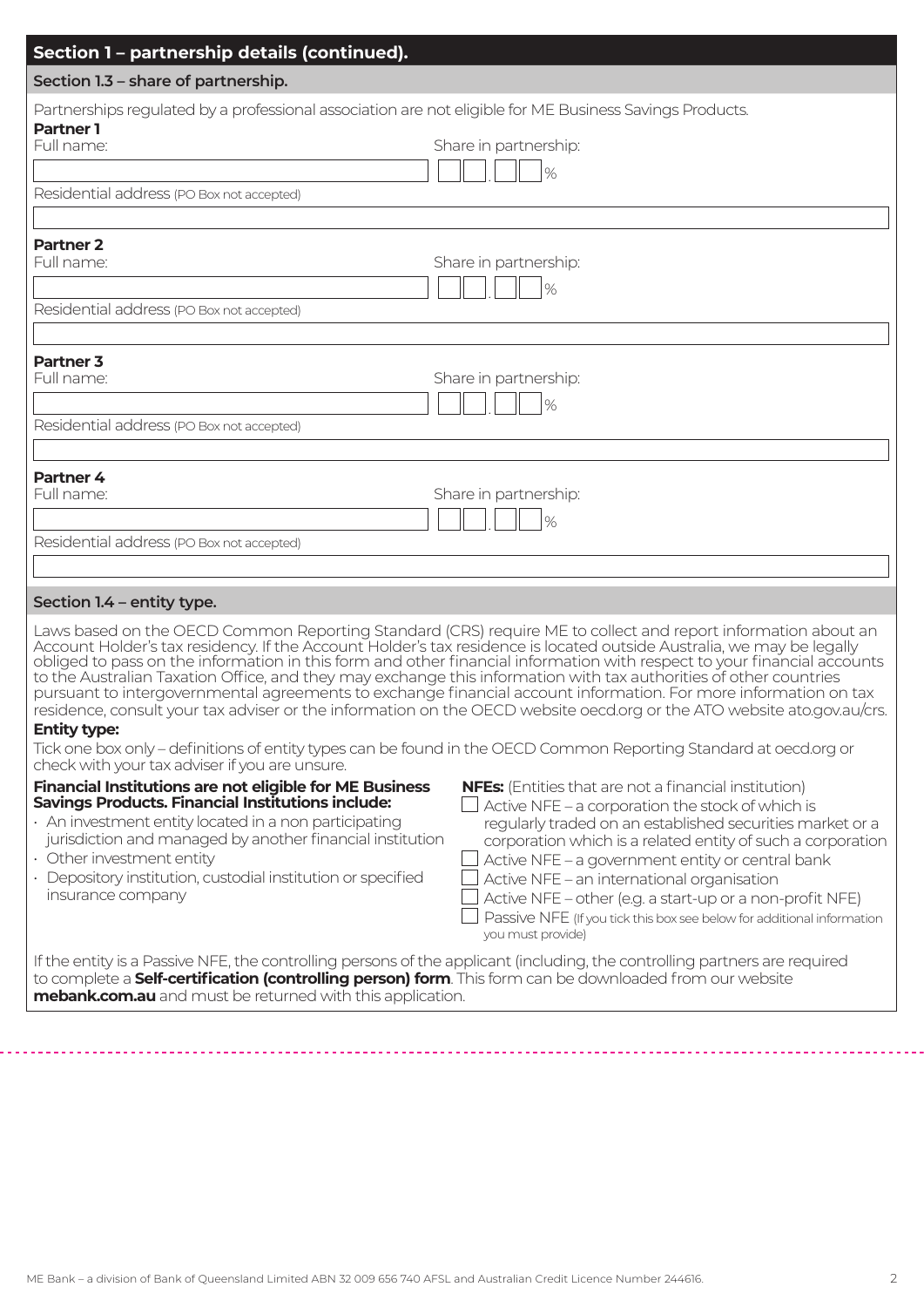| Section 1 – partnership details (continued).                                                                                                                                                                                                                                                                                                                                                                                                                                                                              |  |
|---------------------------------------------------------------------------------------------------------------------------------------------------------------------------------------------------------------------------------------------------------------------------------------------------------------------------------------------------------------------------------------------------------------------------------------------------------------------------------------------------------------------------|--|
| Section 1.5 - business tax residency.                                                                                                                                                                                                                                                                                                                                                                                                                                                                                     |  |
| Is the entity a tax resident in any country other than Australia?<br>(An account holder is generally a tax resident in a country if it is liable to pay tax in that country - check with your tax adviser if you are unsure)<br>$\Box$ No                                                                                                                                                                                                                                                                                 |  |
| $\Box$ Yes If yes, the applicant is required to complete a or <b>Self-certification (entity) form</b> (if the applicant is an entity).<br>The form can be downloaded from our website mebank.com.au and must be returned with this application form.                                                                                                                                                                                                                                                                      |  |
| Section 2 - individual/signatory details.                                                                                                                                                                                                                                                                                                                                                                                                                                                                                 |  |
| Section 2.1a - authorised representative details.                                                                                                                                                                                                                                                                                                                                                                                                                                                                         |  |
| Please note: We will communicate with this person regarding this application, including notifying our acceptance<br>of the application and requesting further information if required. To add more than one signatory to this entity,<br>please complete the Appointment of Signatory form.                                                                                                                                                                                                                               |  |
| <b>Relationship to applicant:</b>                                                                                                                                                                                                                                                                                                                                                                                                                                                                                         |  |
| $\Box$ Partner $\Box$<br>Other (Please specify)                                                                                                                                                                                                                                                                                                                                                                                                                                                                           |  |
| Title (Mr/Mrs/Miss/Ms/Other) Given name(s)<br>Family name                                                                                                                                                                                                                                                                                                                                                                                                                                                                 |  |
|                                                                                                                                                                                                                                                                                                                                                                                                                                                                                                                           |  |
| Appointment to operate on the account<br>We require at least one authorised representative to be appointed. Please refer to the Business Online Savings Account<br>and/or the Business Term Deposit Terms and Conditions for a list of everything an authorised representative can do in<br>relation to your account which includes, in relation to a Business Term Deposit, the ability of an authorised representative<br>to open an additional Business Term Deposit in your name provided certain conditions are met. |  |
| Should the above Authorised Representative be registered for internet banking? (not available for accounts that need two to sign)<br>$\Box$ Yes $\Box$ No                                                                                                                                                                                                                                                                                                                                                                 |  |
| Please note that in order to be registered for internet banking for the person above, their email address and mobile<br>phone number must also be supplied below.                                                                                                                                                                                                                                                                                                                                                         |  |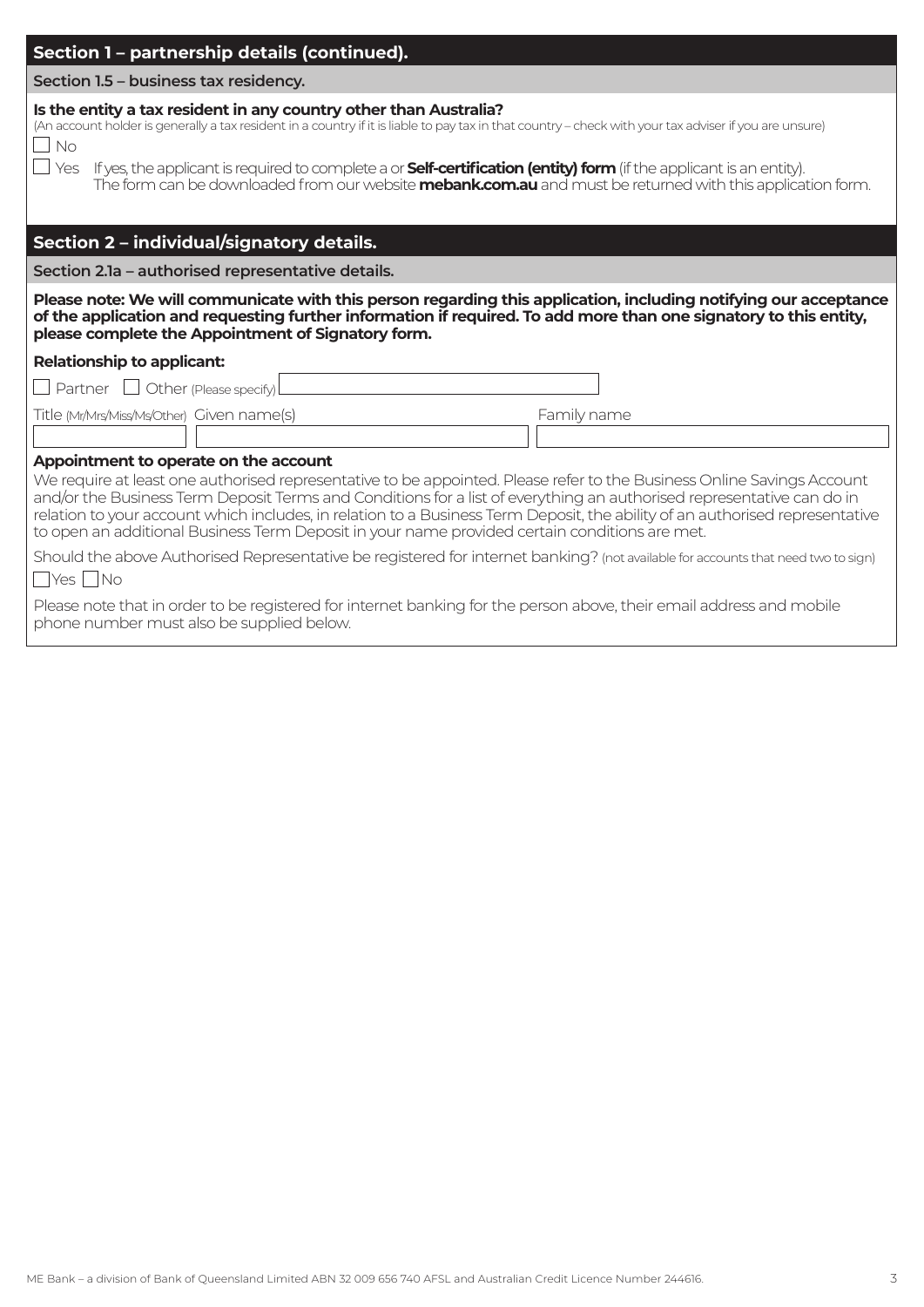| Section 2.1b - authorised representative details (continued).                                                                                                                                                                                                                                                                                                                                                                                                                                                                                                                                                                                                                                                                                                                                                                                                                                                                                                                                                                                                                                                               |  |  |
|-----------------------------------------------------------------------------------------------------------------------------------------------------------------------------------------------------------------------------------------------------------------------------------------------------------------------------------------------------------------------------------------------------------------------------------------------------------------------------------------------------------------------------------------------------------------------------------------------------------------------------------------------------------------------------------------------------------------------------------------------------------------------------------------------------------------------------------------------------------------------------------------------------------------------------------------------------------------------------------------------------------------------------------------------------------------------------------------------------------------------------|--|--|
| Residential address (PO box not accepted)                                                                                                                                                                                                                                                                                                                                                                                                                                                                                                                                                                                                                                                                                                                                                                                                                                                                                                                                                                                                                                                                                   |  |  |
|                                                                                                                                                                                                                                                                                                                                                                                                                                                                                                                                                                                                                                                                                                                                                                                                                                                                                                                                                                                                                                                                                                                             |  |  |
|                                                                                                                                                                                                                                                                                                                                                                                                                                                                                                                                                                                                                                                                                                                                                                                                                                                                                                                                                                                                                                                                                                                             |  |  |
| Mailing address                                                                                                                                                                                                                                                                                                                                                                                                                                                                                                                                                                                                                                                                                                                                                                                                                                                                                                                                                                                                                                                                                                             |  |  |
|                                                                                                                                                                                                                                                                                                                                                                                                                                                                                                                                                                                                                                                                                                                                                                                                                                                                                                                                                                                                                                                                                                                             |  |  |
|                                                                                                                                                                                                                                                                                                                                                                                                                                                                                                                                                                                                                                                                                                                                                                                                                                                                                                                                                                                                                                                                                                                             |  |  |
| Date of birth<br>Email address<br>Gender<br>Male<br>$\Box$ Female                                                                                                                                                                                                                                                                                                                                                                                                                                                                                                                                                                                                                                                                                                                                                                                                                                                                                                                                                                                                                                                           |  |  |
| At least one contact number is required.<br>Mobile phone<br>Home phone<br>Work phone<br>Password                                                                                                                                                                                                                                                                                                                                                                                                                                                                                                                                                                                                                                                                                                                                                                                                                                                                                                                                                                                                                            |  |  |
| Occupation<br>(minimum 5 characters, used to verify you when you call us)                                                                                                                                                                                                                                                                                                                                                                                                                                                                                                                                                                                                                                                                                                                                                                                                                                                                                                                                                                                                                                                   |  |  |
| Are you already a ME customer?<br>$\Box$ No $\blacktriangledown$ Please answer questions below $\Box$ Yes $\blacktriangleright$ Please go to section 3<br>Are you an Australian citizen? $\Box$ No $\blacktriangledown$ $\Box$ Yes $\blacktriangleright$ go to the 'Identification document' section<br>Are you a permanent resident? (complete if you are not an Australian citizen) $\Box$ No $\blacktriangledown$<br>$\mathsf{I}$ $\mathsf{I}$ Yes $\blacktriangledown$<br><b>Identification document:</b>                                                                                                                                                                                                                                                                                                                                                                                                                                                                                                                                                                                                               |  |  |
| Driver's License or permit (Australian only):<br>Number<br>State of issue                                                                                                                                                                                                                                                                                                                                                                                                                                                                                                                                                                                                                                                                                                                                                                                                                                                                                                                                                                                                                                                   |  |  |
|                                                                                                                                                                                                                                                                                                                                                                                                                                                                                                                                                                                                                                                                                                                                                                                                                                                                                                                                                                                                                                                                                                                             |  |  |
| Passport (Australian or foreign*):<br>Passport number<br>Country of issue                                                                                                                                                                                                                                                                                                                                                                                                                                                                                                                                                                                                                                                                                                                                                                                                                                                                                                                                                                                                                                                   |  |  |
|                                                                                                                                                                                                                                                                                                                                                                                                                                                                                                                                                                                                                                                                                                                                                                                                                                                                                                                                                                                                                                                                                                                             |  |  |
| Visa subclass details                                                                                                                                                                                                                                                                                                                                                                                                                                                                                                                                                                                                                                                                                                                                                                                                                                                                                                                                                                                                                                                                                                       |  |  |
| *An Australian passport that has expired in the preceding two years is acceptable. A foreign passport may be used if it is current and contains<br>a permanent residency visa.                                                                                                                                                                                                                                                                                                                                                                                                                                                                                                                                                                                                                                                                                                                                                                                                                                                                                                                                              |  |  |
| Verifying your identity<br>If you are not an existing ME customer - before we can open an account we are legally required to verify your identity. The<br>credit information files held by illion are one of the best electronic data sources we can use to verify your identity. If you<br>consent to ME using your credit information file to help verify your identity then you need to read and agree to the below<br>terms and conditions and authorise us to verify your identity online by ticking the 'yes' option below.<br>You have three options of verifying your identity:                                                                                                                                                                                                                                                                                                                                                                                                                                                                                                                                     |  |  |
| 1. Electronic verification                                                                                                                                                                                                                                                                                                                                                                                                                                                                                                                                                                                                                                                                                                                                                                                                                                                                                                                                                                                                                                                                                                  |  |  |
| 2. Australia Post                                                                                                                                                                                                                                                                                                                                                                                                                                                                                                                                                                                                                                                                                                                                                                                                                                                                                                                                                                                                                                                                                                           |  |  |
| 3. Certified ID                                                                                                                                                                                                                                                                                                                                                                                                                                                                                                                                                                                                                                                                                                                                                                                                                                                                                                                                                                                                                                                                                                             |  |  |
| <b>Electronic identity verification terms</b><br>By ticking the 'yes' box below, you consent to ME disclosing your name, residential address and date of birth to a<br>credit reporting body to assist us to verify your identity. We will request and the credit reporting body may provide an<br>assessment of whether the personal information provided matches (in whole or in part) personal information contained in<br>a credit information file held by the credit reporting body. In preparing the assessment the credit reporting body may use<br>the personal information about you and other individuals contained in their credit information files. No other information<br>about your credit information file will be provided to ME. You also appoint ME as your agent to contact Commonwealth<br>and State Government agencies ("document issuer or official record holder") on your behalf using VIX Verify Pty Ltd in<br>order to check the details of your identification information supplied to us with the document issuer or official record<br>holder for the purposes of verifying your identity. |  |  |
| Do you agree to the above electronic identity verification terms so that we can verify your identity online?<br>$\overline{\phantom{a}}$ Yes, verify my identity online.                                                                                                                                                                                                                                                                                                                                                                                                                                                                                                                                                                                                                                                                                                                                                                                                                                                                                                                                                    |  |  |
| Signature                                                                                                                                                                                                                                                                                                                                                                                                                                                                                                                                                                                                                                                                                                                                                                                                                                                                                                                                                                                                                                                                                                                   |  |  |
|                                                                                                                                                                                                                                                                                                                                                                                                                                                                                                                                                                                                                                                                                                                                                                                                                                                                                                                                                                                                                                                                                                                             |  |  |
| No, verify my identity in person at Australia Post.<br>Please complete the Australia Post Verification form and submit this to an Australia Post branch.<br>No, I will email my certified ID to ME.<br>Please email your certified ID to business.origination@mebank.com.au                                                                                                                                                                                                                                                                                                                                                                                                                                                                                                                                                                                                                                                                                                                                                                                                                                                 |  |  |
| Refer to the supporting document section of this form for details on document certification.                                                                                                                                                                                                                                                                                                                                                                                                                                                                                                                                                                                                                                                                                                                                                                                                                                                                                                                                                                                                                                |  |  |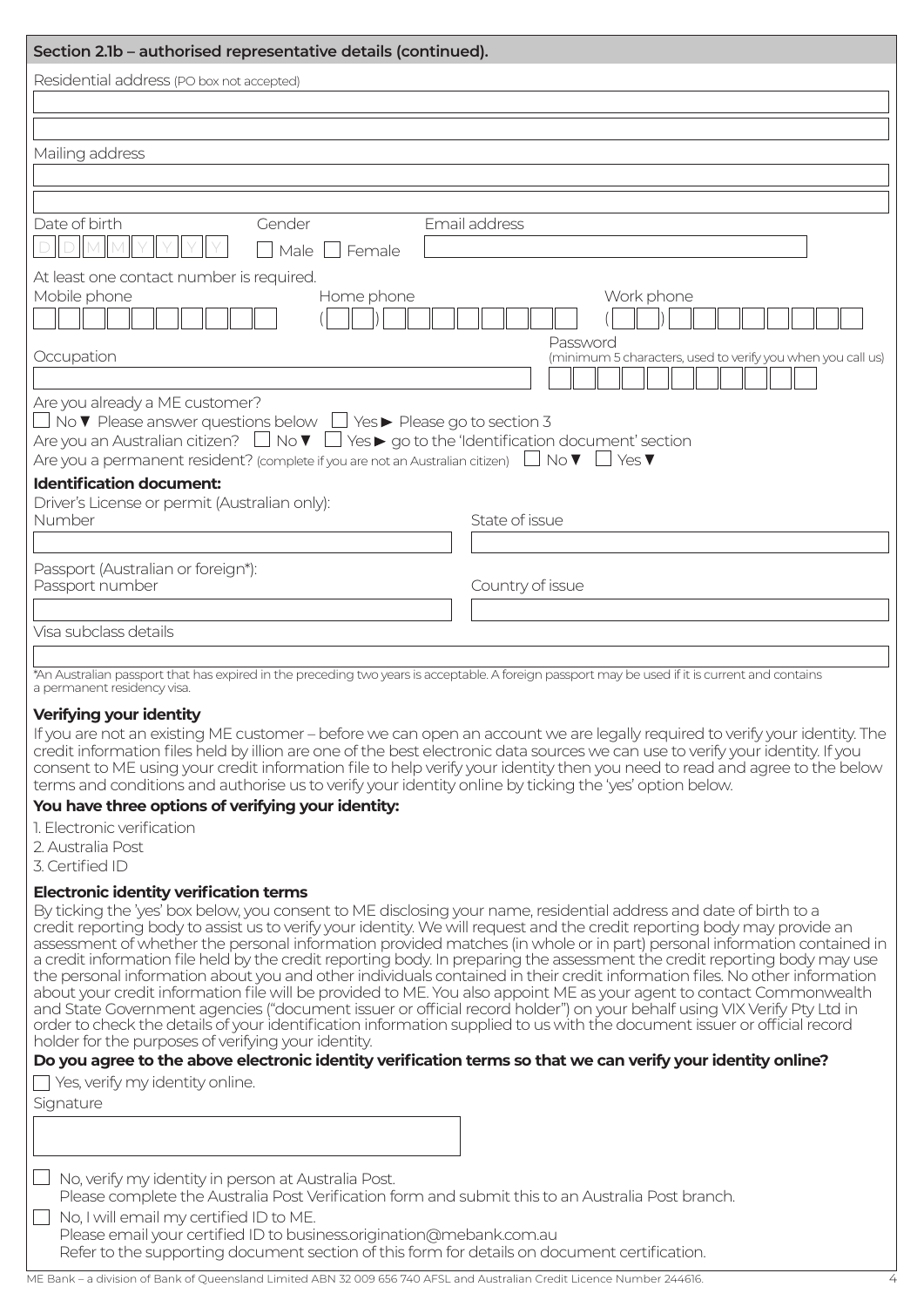## **Section 3 – beneficial ownership.**

Please provide the details of each individual or entity who owns 25% or more of the partnership or who controls the partnership. If the individual's details are in **section 2** complete 'name' in this section only.

If any of these partners is a non-individual, provide the entities name here. We may contact you to request further information.

| <b>Entity Name</b> |  |
|--------------------|--|
|--------------------|--|

| <b>Person no.1</b> (If this is the same person as section 2, only<br>complete the full name)                                                                                                                                                                                                                                                                                                                                              |                              | <b>Person no.2</b>                                                                                                                                                                                                                                                                                                                                                                                                                             |                                                                                                                                                    |
|-------------------------------------------------------------------------------------------------------------------------------------------------------------------------------------------------------------------------------------------------------------------------------------------------------------------------------------------------------------------------------------------------------------------------------------------|------------------------------|------------------------------------------------------------------------------------------------------------------------------------------------------------------------------------------------------------------------------------------------------------------------------------------------------------------------------------------------------------------------------------------------------------------------------------------------|----------------------------------------------------------------------------------------------------------------------------------------------------|
| Date of birth                                                                                                                                                                                                                                                                                                                                                                                                                             | Title (Mr/Mrs/Miss/Ms/Other) | Date of birth                                                                                                                                                                                                                                                                                                                                                                                                                                  | Title (Mr/Mrs/Miss/Ms/Other)                                                                                                                       |
| Family name                                                                                                                                                                                                                                                                                                                                                                                                                               | Given name(s)                | Family name                                                                                                                                                                                                                                                                                                                                                                                                                                    | Given name(s)                                                                                                                                      |
| Residential address (PO Box not accepted)                                                                                                                                                                                                                                                                                                                                                                                                 |                              | Residential address (PO Box not accepted)                                                                                                                                                                                                                                                                                                                                                                                                      |                                                                                                                                                    |
| Position in partnership                                                                                                                                                                                                                                                                                                                                                                                                                   |                              | Position in partnership                                                                                                                                                                                                                                                                                                                                                                                                                        |                                                                                                                                                    |
| Occupation                                                                                                                                                                                                                                                                                                                                                                                                                                |                              | Occupation                                                                                                                                                                                                                                                                                                                                                                                                                                     |                                                                                                                                                    |
| Are you already a ME customer?<br>$\Box$ No $\blacktriangledown$ $\Box$ Yes $\blacktriangleright$ go to the end of this section and provide a<br>signature<br>Are you an Australian citizen?<br>$\Box$ No $\blacktriangledown$ $\Box$ Yes $\blacktriangleright$ go to the 'Identification document' section<br>Are you a permanent resident? (complete if you are not an<br>Australian citizen)<br>$\Box$ No $\nabla$ $\Box$ Yes $\nabla$ |                              | Are you already a ME customer?<br>$\Box$ No $\blacktriangledown$ $\Box$ Yes $\blacktriangleright$ go to the end of this section and provide a<br>signature<br>Are you an Australian citizen?<br>$\Box$ No $\blacktriangledown$ $\Box$ Yes $\blacktriangleright$ go to the 'Identification document' section<br>Are you a permanent resident? (complete if you are not an<br>Australian citizen)<br>$No \blacktriangledown$ $\Box$ Yes $\nabla$ |                                                                                                                                                    |
| <b>Identification document:</b><br>Driver's License or permit (Australian only):<br>Number                                                                                                                                                                                                                                                                                                                                                |                              | <b>Identification document:</b><br>Driver's License or permit (Australian only):<br>Number                                                                                                                                                                                                                                                                                                                                                     |                                                                                                                                                    |
| State of issue                                                                                                                                                                                                                                                                                                                                                                                                                            |                              | State of issue                                                                                                                                                                                                                                                                                                                                                                                                                                 |                                                                                                                                                    |
| Passport (Australian or foreign*):<br>Passport number                                                                                                                                                                                                                                                                                                                                                                                     |                              | Passport (Australian or foreign*):<br>Passport number                                                                                                                                                                                                                                                                                                                                                                                          |                                                                                                                                                    |
| Country of issue                                                                                                                                                                                                                                                                                                                                                                                                                          |                              | Country of issue                                                                                                                                                                                                                                                                                                                                                                                                                               |                                                                                                                                                    |
| Visa subclass details                                                                                                                                                                                                                                                                                                                                                                                                                     |                              | Visa subclass details                                                                                                                                                                                                                                                                                                                                                                                                                          |                                                                                                                                                    |
| *An Australian passport that has expired in the preceding two years is<br>acceptable. A foreign passport may be used if it is current and contains<br>a permanent residency visa.<br>Go to Verifying your identity                                                                                                                                                                                                                        |                              | a permanent residency visa.<br>Go to Verifying your identity                                                                                                                                                                                                                                                                                                                                                                                   | *An Australian passport that has expired in the preceding two years is<br>acceptable. A foreign passport may be used if it is current and contains |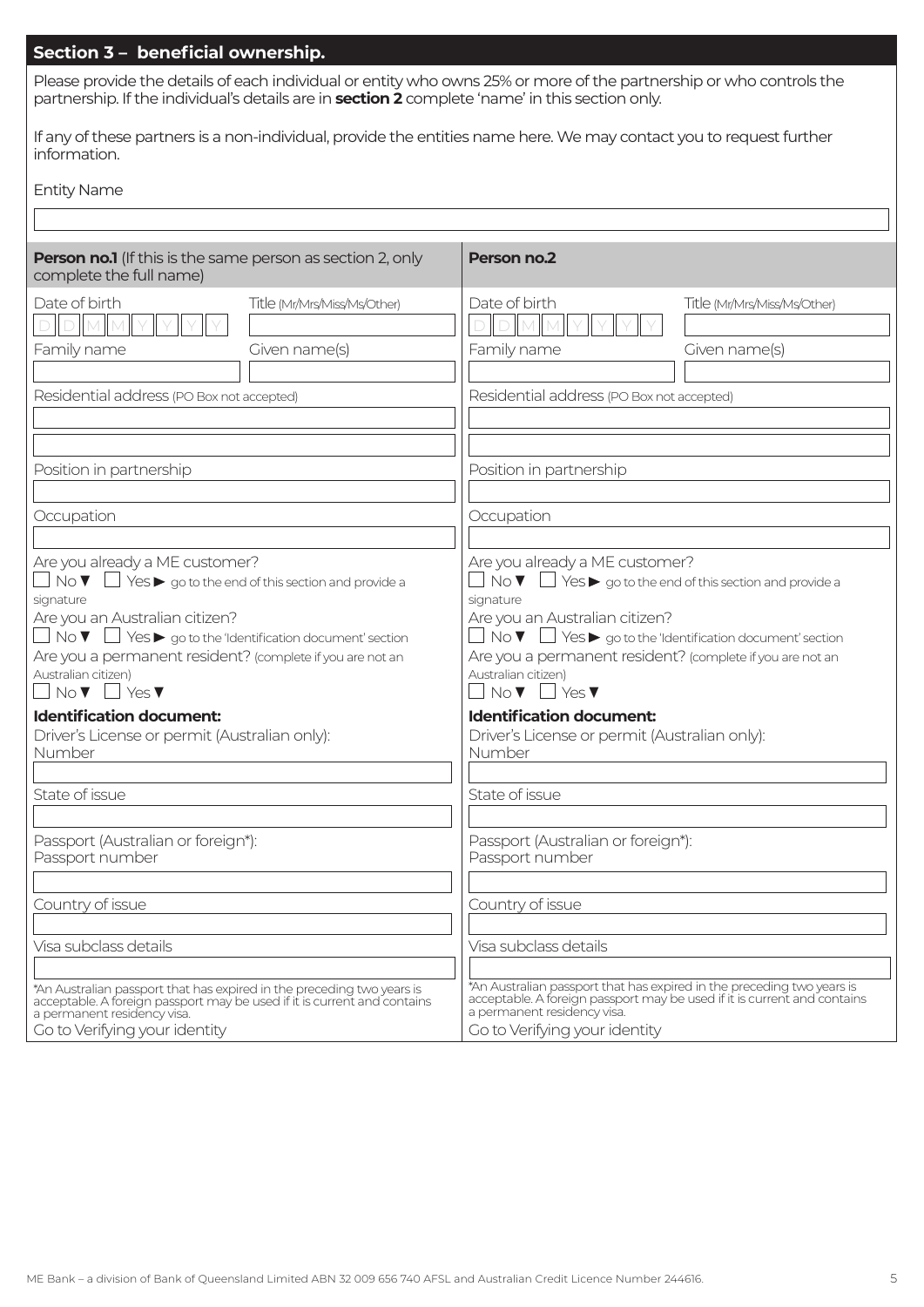| Section 3 - beneficial ownership (continued).                                                               |                                                                                                        |
|-------------------------------------------------------------------------------------------------------------|--------------------------------------------------------------------------------------------------------|
| Person no.3                                                                                                 | Person no.4                                                                                            |
| Date of birth<br>Title (Mr/Mrs/Miss/Ms/Other)<br>DIMI<br>Family name<br>Given name(s)                       | Date of birth<br>Title (Mr/Mrs/Miss/Ms/Other)<br>$\Box$<br>M<br>Family name<br>Given name(s)           |
| Residential address (PO box not accepted)                                                                   | Residential address (PO box not accepted)                                                              |
| Position in partnership                                                                                     | Position in partnership                                                                                |
| Occupation                                                                                                  | Occupation                                                                                             |
| Are you already a ME customer?                                                                              | Are you already a ME customer?                                                                         |
| $\Box$ No $\blacktriangledown$ $\Box$ Yes $\blacktriangleright$ go to the end of this section and provide a | $\mathsf{No}\,\mathbf{V} \ \Box$ Yes $\blacktriangleright$ go to the end of this section and provide a |
| signature                                                                                                   | signature                                                                                              |
| Are you an Australian citizen?                                                                              | Are you an Australian citizen?                                                                         |
| $\Box$ No $\blacktriangledown$ $\Box$ Yes $\blacktriangleright$ go to the 'Identification document' section | $\mathsf{No}\,\mathbf{V} \ \Box$ Yes $\blacktriangleright$ go to the 'Identification document' section |
| Are you a permanent resident? (complete if you are not an                                                   | Are you a permanent resident? (complete if you are not an                                              |
| Australian citizen)                                                                                         | Australian citizen)                                                                                    |
| $\Box$ No $\blacktriangledown$ $\Box$ Yes $\blacktriangledown$                                              | $No \triangledown$ $\blacksquare$ Yes $\nabla$                                                         |
| <b>Identification document:</b>                                                                             | <b>Identification document:</b>                                                                        |
| Driver's License or permit (Australian only):                                                               | Driver's License or permit (Australian only):                                                          |
| Number                                                                                                      | Number                                                                                                 |
| State of issue                                                                                              | State of issue                                                                                         |
| Passport (Australian or foreign*):                                                                          | Passport (Australian or foreign*):                                                                     |
| Passport number                                                                                             | Passport number                                                                                        |
| Country of issue                                                                                            | Country of issue                                                                                       |
| Visa subclass details                                                                                       | Visa subclass details                                                                                  |
| *An Australian passport that has expired in the preceding two years is                                      | *An Australian passport that has expired in the preceding two years is                                 |
| acceptable. A foreign passport may be used if it is current and contains                                    | acceptable. A foreign passport may be used if it is current and contains                               |
| a permanent residency visa.                                                                                 | a permanent residency visa.                                                                            |
| Go to Verifying your identity                                                                               | Go to Verifying your identity                                                                          |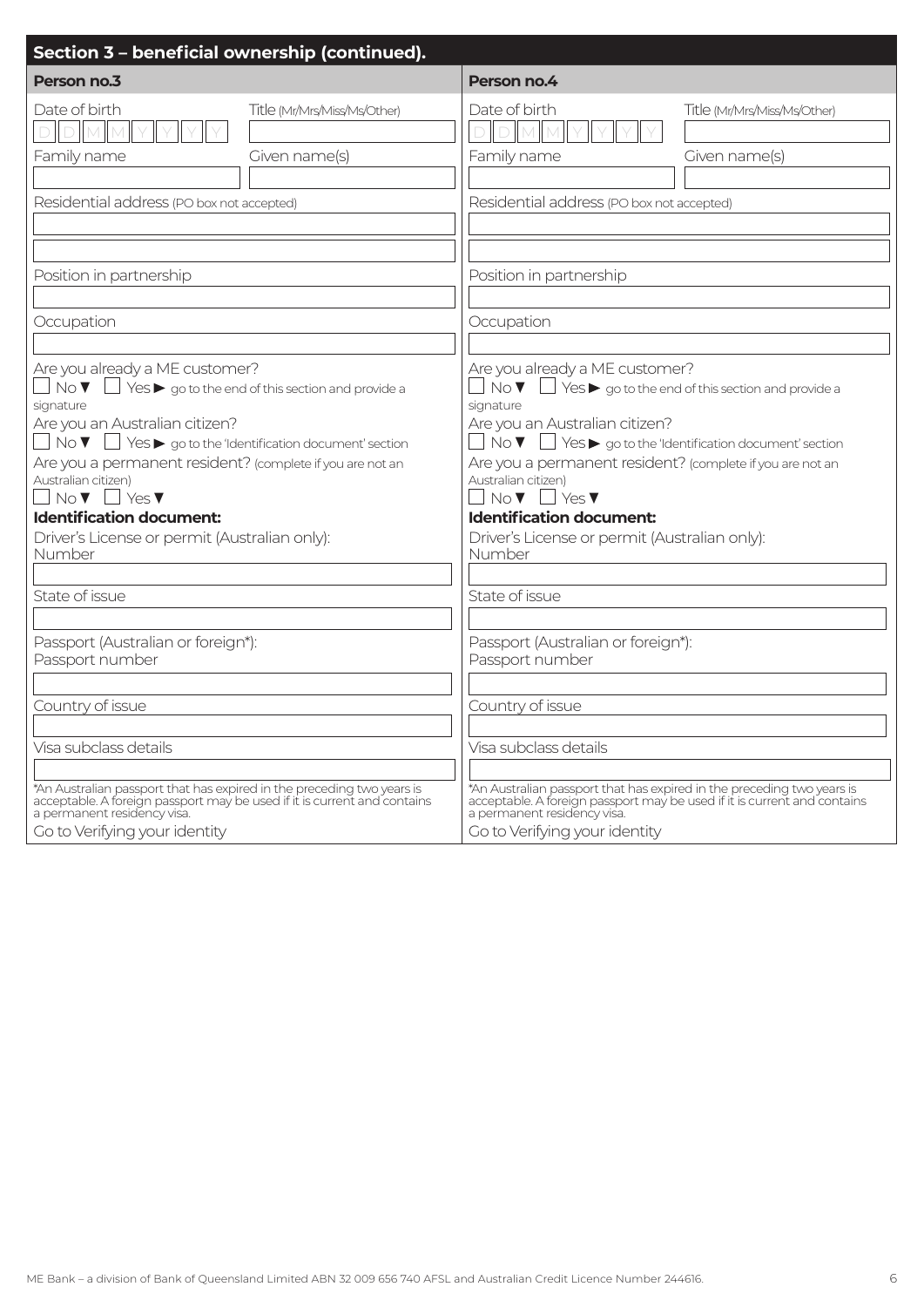#### **Verifying your identity**

If you are not an existing ME customer – before we can open an account we are legally required to verify your identity. The credit information files held by illion are one of the best electronic data sources we can use to verify your identity. If you consent to ME using your credit information file to help verify your identity then you need to read and agree to the below terms and conditions and authorise us to verify your identity online by ticking the 'yes' option below.

#### **You have three options of verifying your identity:**

1. Electronic verification

2. Australia Post

3. Certified ID

#### **Electronic identity verification terms**

By ticking the 'yes' box below, you consent to ME disclosing your name, residential address and date of birth to a credit reporting body to assist us to verify your identity. We will request and the credit reporting body may provide an assessment of whether the personal information provided matches (in whole or in part) personal information contained in a credit information file held by the credit reporting body. In preparing the assessment the credit reporting body may use the personal information about you and other individuals contained in their credit information files. No other information about your credit information file will be provided to ME. You also appoint ME as your agent to contact Commonwealth and State Government agencies ("document issuer or official record holder") on your behalf using VIX Verify Pty Ltd in order to check the details of your identification information supplied to us with the document issuer or official record holder for the purposes of verifying your identity.

| Do you agree to the above electronic identity verification terms so that we can verify your identity online? |                                                           |
|--------------------------------------------------------------------------------------------------------------|-----------------------------------------------------------|
| Person no. 1                                                                                                 | Person no. 2                                              |
| Yes, verify my identity online.                                                                              | Yes, verify my identity online.                           |
| Signature                                                                                                    | Signature                                                 |
|                                                                                                              |                                                           |
| No, verify my identity in person at Australia Post                                                           | No, verify my identity in person at Australia Post        |
| Please complete the Australia Post Verification form and                                                     | Please complete the Australia Post Verification form and  |
| submit this to an Australia Post branch.                                                                     | submit this to an Australia Post branch.                  |
| No, I will email my certified ID to ME.                                                                      | No, I will email my certified ID to ME.                   |
| Please email your certified ID to                                                                            | Please email your certified ID to                         |
| business.origination@mebank.com.au                                                                           | business.origination@mebank.com.au                        |
| Refer to the supporting document section of this form for                                                    | Refer to the supporting document section of this form for |
| details on document certification.                                                                           | details on document certification.                        |
| Person no. 3                                                                                                 | Person no. 4                                              |
| $\Box$ Yes, verify my identity online.                                                                       | Yes, verify my identity online.                           |
| Signature                                                                                                    | Signature                                                 |
|                                                                                                              |                                                           |
| No, verify my identity in person at Australia Post                                                           | No, verify my identity in person at Australia Post        |
| Please complete the Australia Post Verification form and                                                     | Please complete the Australia Post Verification form and  |
| submit this to an Australia Post branch.                                                                     | submit this to an Australia Post branch.                  |
| $\Box$ No, I will email my certified ID to ME.                                                               | No, I will email my certified ID to ME.                   |
| Please email your certified ID to                                                                            | Please email your certified ID to                         |
| business.origination@mebank.com.au                                                                           | business.origination@mebank.com.au                        |
| Refer to the supporting document section of this form for                                                    | Refer to the supporting document section of this form for |
| details on document certification.                                                                           | details on document certification.                        |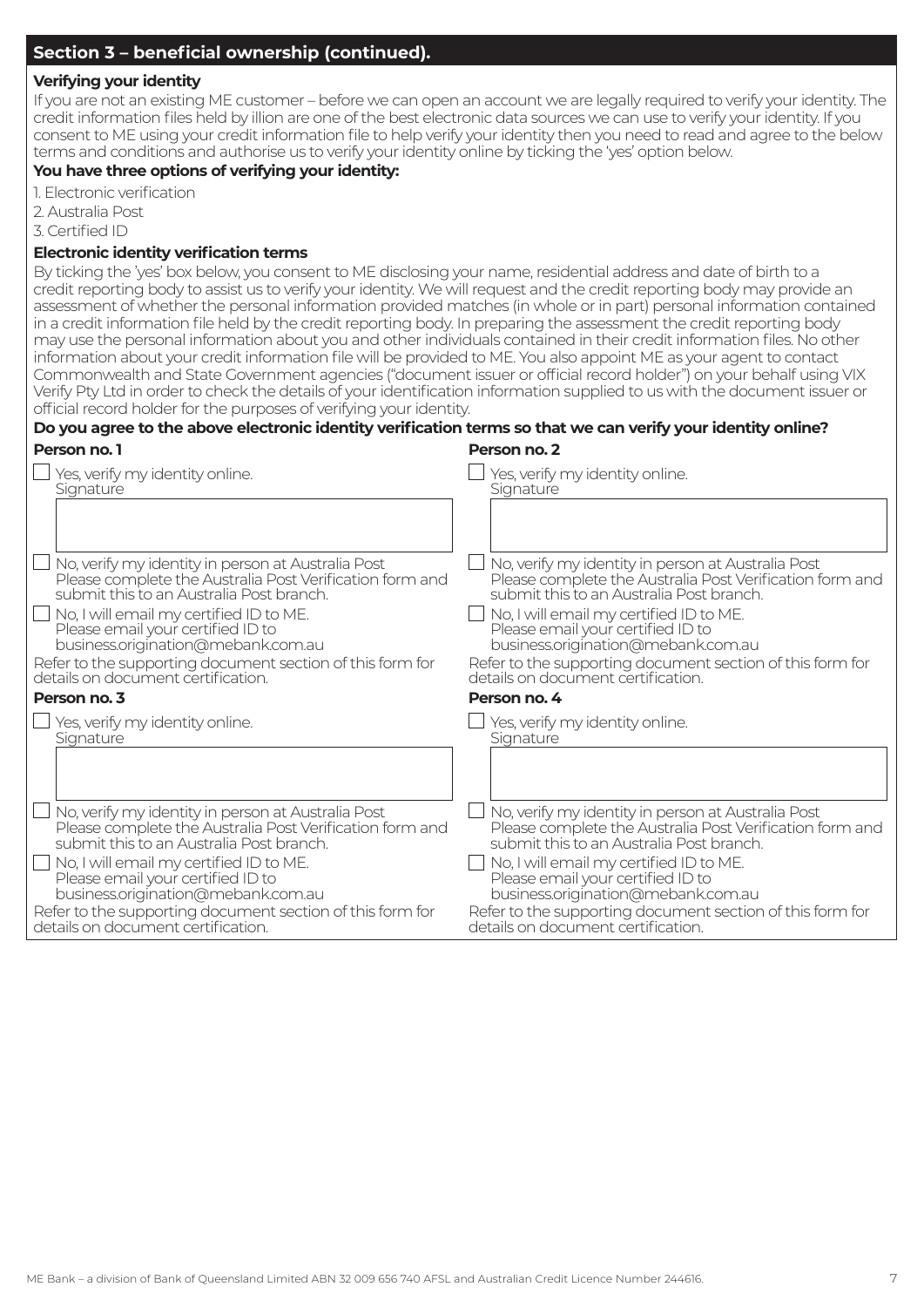## **Section 4 – privacy notice.**

#### **Collection, use and disclosure of information.**

You are providing personal information to ME Bank – a division of Bank of Queensland Limited ABN 32 009 656 740 and its subsidiaries and associated companies (collectively **ME**, **we**, **us**, **our**) for the primary purpose of assessing your application, verifying your identity and then establishing and administering your account. Your personal information may be used and disclosed to third party service providers for these purposes and without this information, we may not be able to consider or approve your application or provide our services.

You must only give us information about any other person with their permission, and if you have told them about this privacy statement. Some laws require or authorise our collection of your personal information including (where applicable):

- the Anti-Money Laundering and Counter-Terrorism Financing Act 2006 (Cth);
- the Income Tax Assessment Act 1936 (Cth) and the Taxation Administration Act 1953 (Cth).
- We also collect your personal information for the purposes of:
- customer relations including management of our relationship with you and market or customer satisfaction research and product;
- development, and to obtain aggregate information for statistical or research purposes;
- our internal operations including record keeping, risk management and auditing, training, file reviews and portfolio analysis;
- information technology systems development and testing;
- investigating, resolving and preventing complaints;
- considering any other application made by you to ME for financial products or services;
- conducting fraud assessments;
- informing you about any of our products, or those of our related companies and alliance partners, that may be of interest to you; and
- reporting and data analytics, including for regulatory, management, statistical or research purposes.
- We may disclose your personal information for those purposes to:
- our related bodies corporate, insurers, service providers, contractors, external advisers or alliance partners (including a third party that we have arrangements with);
- government and regulatory bodies, law enforcement bodies and courts as required by law or in accordance with prudent banking practice;
- external complaint resolution bodies;
- any person we are considering selling part of our banking business to;
- payment system operators; and
- other financial institutions.

We may also disclose your personal information to our third party service providers for them to help us provide banking and related services to you. Our third party service providers may store or access your personal information overseas. These countries are listed in our Privacy and Credit Reporting Policy, which may change from time to time.

Personal information we are required to disclose to the Australian Taxation Office may be exchanged with tax authorities in other countries pursuant to intergovernmental agreements to exchange financial account information.

#### **Marketing.**

ME may use your personal information to get in touch with you about ME products and services or those of our related companies and alliance partners that may be of interest. If you don't want us to do this, please call us on **1300 658 108** or log in to internet banking to send us a secure email.

#### **Access to your personal information and complaints.**

ME's Privacy and Credit Reporting Policy contains information about how you can:

- access and seek to correct your personal information held by ME; and
- complain about a breach by ME of the Australian Privacy Principles and how ME will deal with the complaint.

ME's Privacy and Credit Reporting Policy is available at **mebank.com.au** or by phoning us on **1300 658 108**.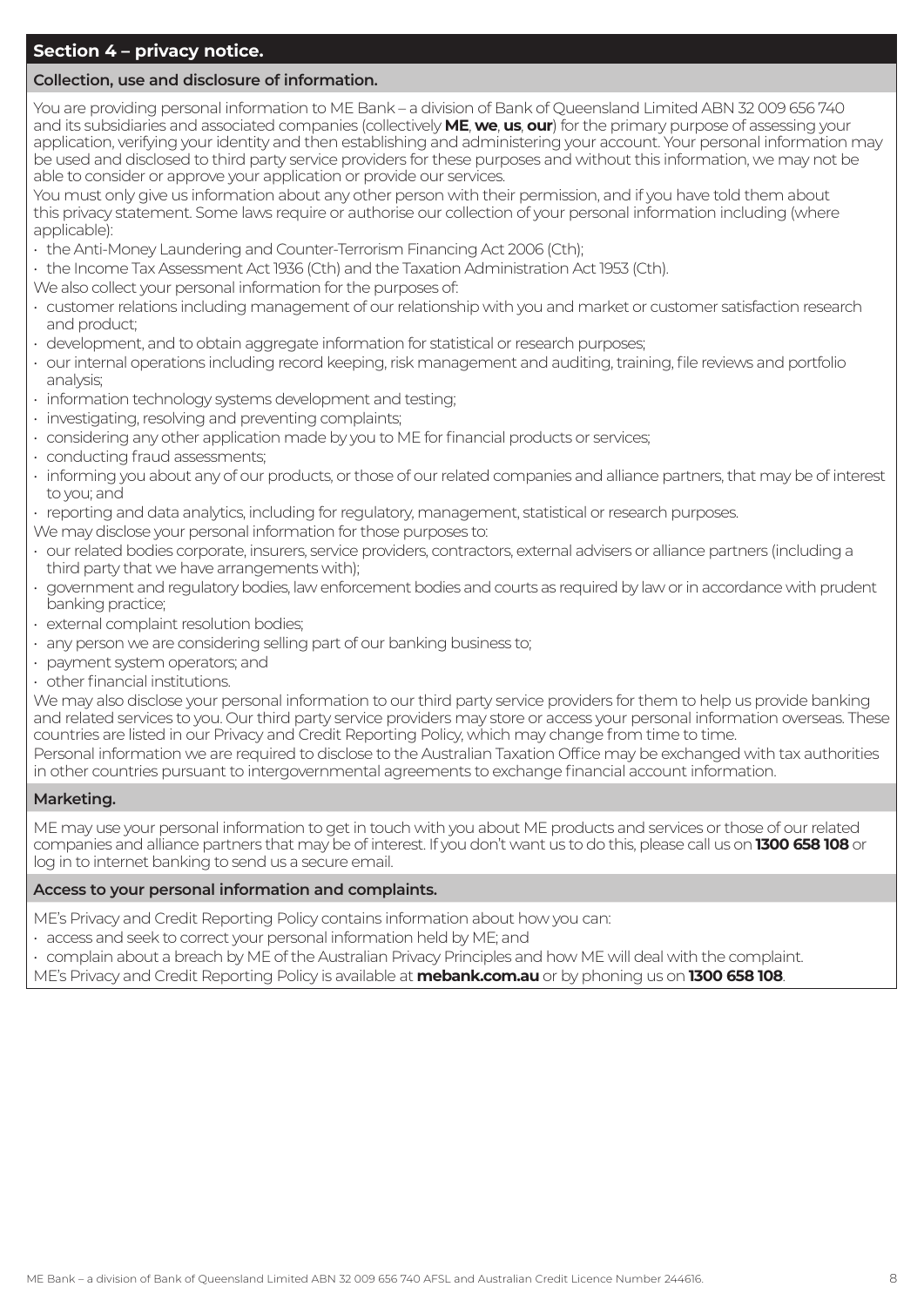#### **Section 5 – customer relations.**

At ME, we're committed to building a reputation for excellence in customer service that includes delivering on our promises. If for some reason our service does not meet your expectations, please contact us as set out above to find out about our dispute resolution procedures. ME is a member of the Australian Financial Complaints Authority (AFCA).

#### **Section 6 – financial claims scheme.**

For peace of mind, it's good to know that the Financial Claims Scheme (Scheme) covers your deposit account. And it might entitle you to payments under the Scheme, which are subject to a limit for each depositor. The Australian Government's Financial Claims Scheme website fcs.gov.au and the APRA hotline on 1300 55 88 49 are the go-to places for more information about the Scheme.

#### **Section 7 – declaration.**

- I/We declare that all information provided in this application is true and correct.
- 2. I/We also understand that for joint applicants the signing authority for account(s) is 'any to sign'.
- 3. I/We have informed the people nominated in this form that I/we have provided their personal details to ME and that their personal information may be collected, used and disclosed in the manner and for the purposes set out in the Privacy Notice in section 4.
- 4. I/We agree that my/our personal information may be collected, used and disclosed in the manner and for the purposes set out in the Privacy Notice in section 4. If you do not want ME or its subsidiaries or its associated companies to use the personal information contained in this application form to provide such information to you, simply contact ME during normal business hours on **1300 658 108** or log in to internet banking to send us a secure email.
- 5. I/We agree to advise ME within 60 days of any change in circumstances that affects my/our tax residency status declared in this application.

Please follow the instructions below to sign this form.

#### **Signature rules:**

• **Partnership:** All partners to sign (unless ME agrees otherwise in the case of a large partnership).

| Signature 1            | Print name |
|------------------------|------------|
|                        |            |
|                        |            |
| Position (if required) | Date       |
|                        |            |
| Signature 2            | Print name |
|                        |            |
| Position (if required) | Date       |
|                        |            |
| Signature 3            | Print name |
|                        |            |
|                        |            |
| Position (if required) | Date       |
|                        |            |
| Signature 4            | Print name |
|                        |            |
|                        |            |
| Position (if required) | Date       |
|                        |            |